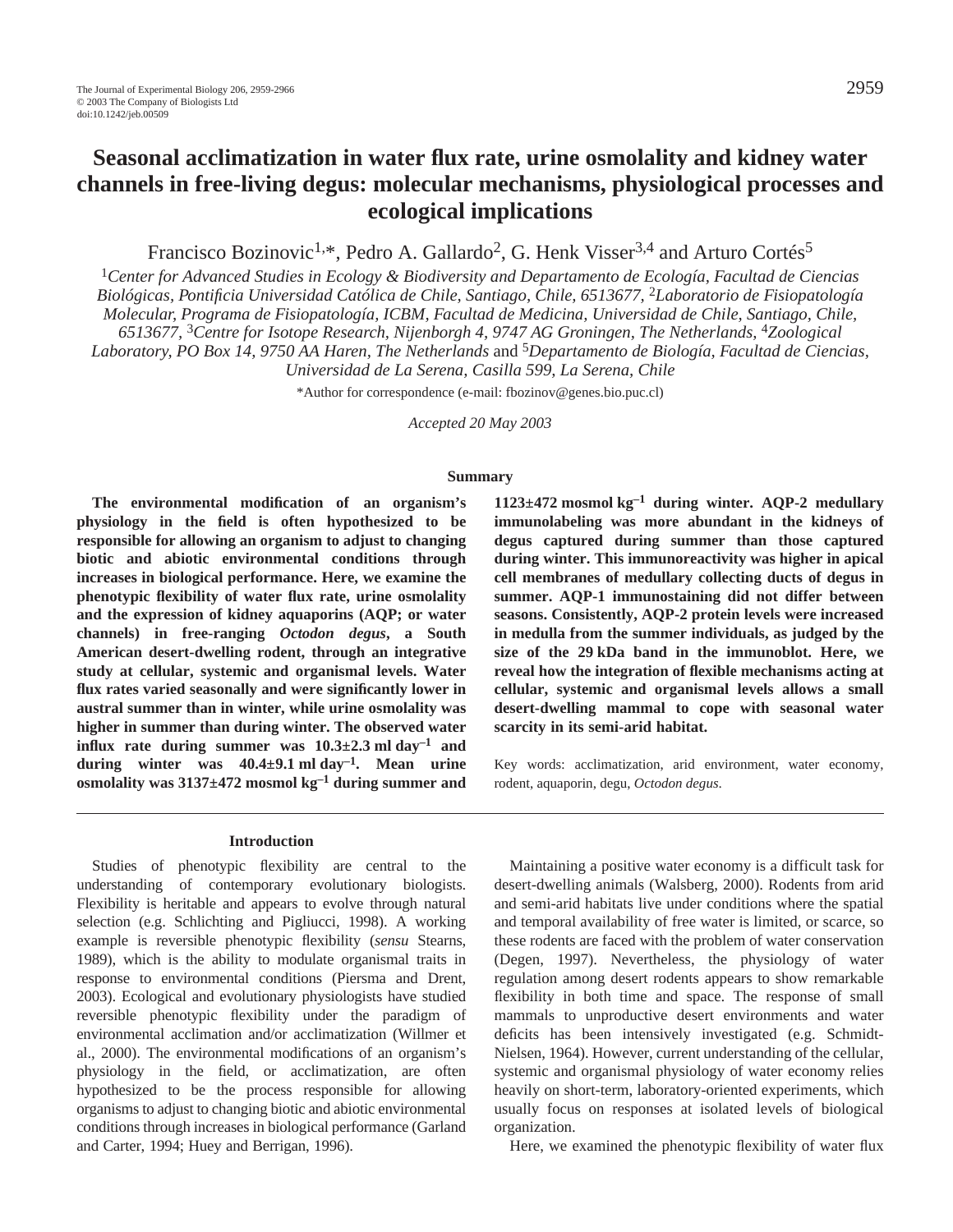## 2960 F. Bozinovic and others

rate, urine osmolality and expression of kidney aquaporins (AQP), or water channels, in a South American desert-dwelling rodent (see below) and, as far as we know, for the first time through a field study integrating cellular, systemic and organismal levels. Rates of water flux in the field represent the loss of water, *via* excretion and evaporative water loss, and the simultaneous input of water, *via* metabolic water production, and pre-formed water, *via* food and drink (Nagy and Costa, 1980; Nagy and Peterson, 1988; Speakman, 1997). In this context, labeled water could be used to estimate water flux (Speakman, 1997). In addition, for small mammals, urine osmolality represents the capacity of the kidneys to efficiently conserve water (e.g. Schmidt-Nielsen, 1964; Prosser, 1991; Willmer et al., 2000; McNab, 2002; Seldin and Giebisch, 2000). Finally, studies at cellular levels of biological organization have now shown that the urine-concentrating mechanism associated with water reabsorption relies on the activities of a series of NaCl co-transporters, ion channels, Na+/K+-ATPase and AQP water channels (Seldin and Giebisch, 2000). AQP water channels are probably central structures leading to the mechanisms responsible for the changes in water balance. Here, we studied AQP-1 and AQP-2 water channels. In the kidneys, AQP-1 channels are constitutively active water channels that allow rapid transmembrane osmotic water flux and are involved in the reabsorption of filtered water in proximal tubules and thin descending limbs (Nielsen et al., 2002). On the other hand, AQP-2 is the vasopressin-regulated water channel expressed in apical membranes of connecting and principal cells of the distal nephron. AQP-2 is localized in the apical cell membrane but it also resides in a pool of membrane vesicles within the cytoplasm and can be regulated by the animal's state of water balance. Through apical AQP-2 and basolateral AQP-3, principal cells and inner medullary collecting duct cells are able to efficiently reabsorb free water (Nielsen et al., 2002).

Since small desert mammals regularly encounter seasonal variation in both their physical and biotic habitats, we hypothesize that they should change their physiology through phenotypic flexibility to cope with desert conditions. We studied seasonal acclimatization of *Octodon degus* (degu; see below) to its habitats. We determined, under field conditions, the effect of seasonal changes in environmental water availability on the distribution and regulation of AQP-1 and AQP-2, on urine osmolality and on total water flux.

Because during the dry summer months the plants consumed by degus (*Vulpea* sp. and *Erodium* sp.) contained nearly 5.7% and 2.8% of water, respectively, while during the wet winter these plant species contained 70.6% and 76.9% of water, respectively (C. Veloso, personal communication), we predict that rates of water flux will be higher during winter than during summer; thus, urine osmolality should be significantly higher during the dry season, and, consequently, we also predict a constitutive activity of AQP-1 and an increase in the insertion of AQP-2 into apical kidney cell membrane during the dry summer period.

We used the degu, *Octodon degus* (Molina) (Rodentia:

Octodontidae), as the study organism. The degu is endemic to Chile and is a good model because it is diurnal, allowing for field observations. Furthermore, the degu inhabits the seasonal, semi-arid and Mediterranean environments of northern and central Chile, where summers are hot and dry and winters are cold and rainy. Degus are efficient at water conservation (Cortés et al., 1990) but have a low capacity for evaporative thermolysis (Bozinovic et al., 1995, 2000).

#### **Materials and methods**

## *Study site and field water flux measurements*

This field study was conducted between austral winter 2001 and autumn 2002 in San Carlos de Apoquindo (33°23′ S,  $70^{\circ}31'$  W), a rugged area of 8.35 km<sup>2</sup> located approximately 20 km east of Santiago in the Andean foothills, with elevations ranging from 1050 m to 1915 m above sea level. San Carlos de Apoquindo is covered by sclerophyllous vegetation, which, physiognomically, may be described as an evergreen scrub, locally know as matorral, and is best characterized as shrubland. We used the facilities of the P. Universidad Católica de Chile field station [Estación de Investigaciones Ecológicas Mediterráneas (EDIEM); see http://www.bio.puc.cl/ediem/]. Details of the climate and habitat conditions at our study site can be found at http://www.bio.puc.cl/sca/. Briefly, San Carlos de Apoquindo has a Mediterranean climate, with an annual mean rainfall of  $376.4$  mm, which is concentrated (65%) during the austral winter months, from June to August. On average, it rains every month of the year, but precipitation is scant from December to March (3% of the yearly total). Mean temperature is highest from December to March (austral summer) and lowest from June to August (austral winter). The combination of high temperature and low precipitation from December to March results in a summer drought.

We selected a representative area within the semi-arid matorral of San Carlos de Apoquindo that encompassed an extensive open space with sparse shrub and tree cover. In this area, we constructed an enclosure measuring  $70~\text{m} \times 50~\text{m}$ , with a 1.8 m high fence that was buried 40 cm into the substrate and covered with chicken wire. Conditions within the enclosure can be considered natural. In the enclosure, we released four families of adult degus that were previously captured from another population. A total of 32 degus were released in the enclosure.

We measured the mean rate of water flux and field metabolic rate during winter and summer using double-labeled water (DLW) mixture provided by The Center for Isotope Research in The Netherlands (CIO) (http://www.cio.phys.rug.nl). The water was enriched in both 2H and 18O (34.4% and 64.1%, respectively). Following the protocol established by CIO and Kenagy et al. (1989), we injected the DLW quantitatively  $(0.8 \text{ ml in a 1 ml insulin syringe})$ . We always noted if some DLW was spilled. For equilibration times of the DLW, we also followed the protocol outlined by Kenagy et al. (1989). That is, after 1 h at equilibrium, a first blood sample was taken from the orbital sinus using 80 µl heparinized microhematocrit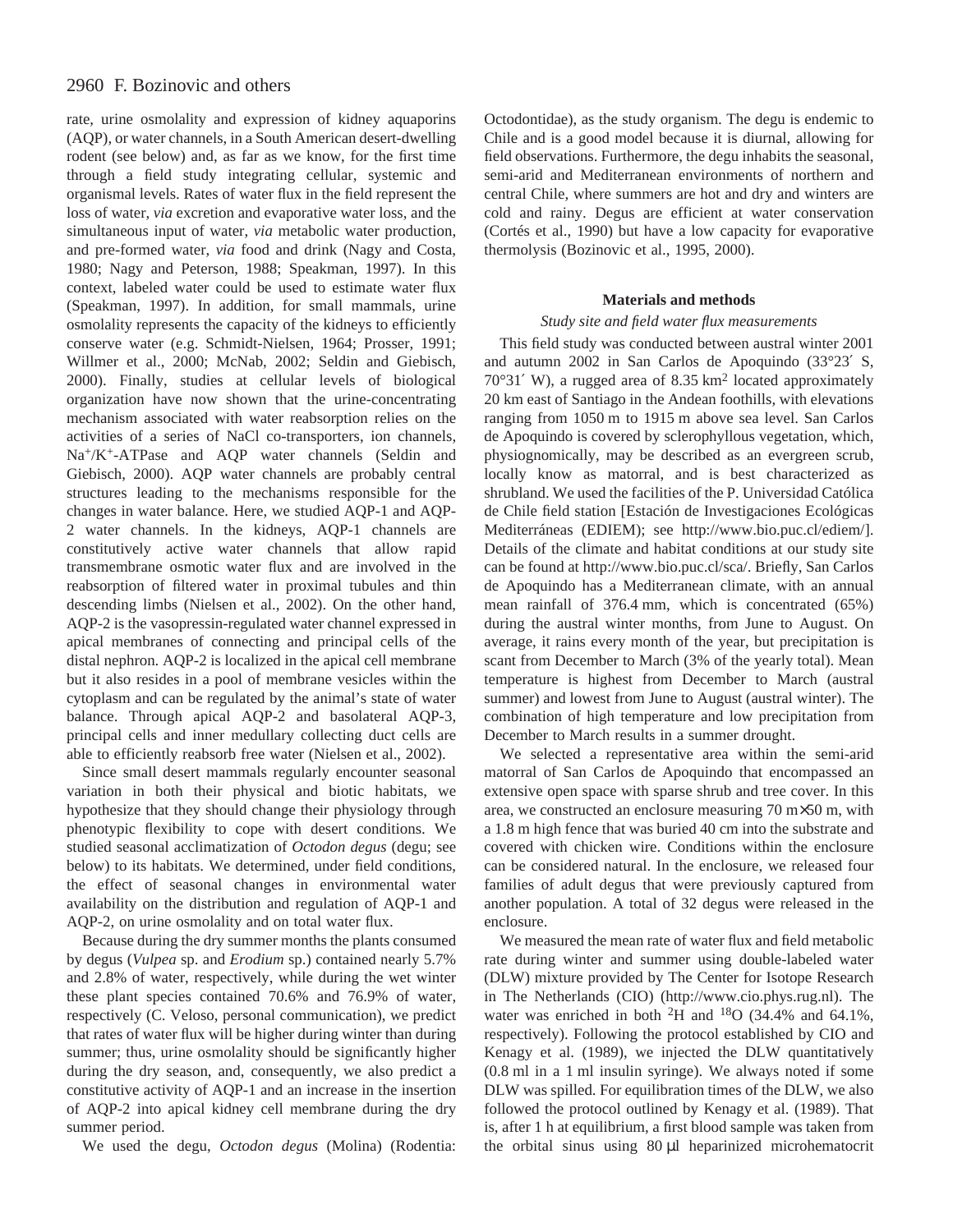capillary tubes; the tubes were subsequently flame-sealed and stored at 5°C until analysis. Animals were always anaesthetized prior to measurements. Each capillary tube contained approximately  $15 \mu l$  of blood. We used a propane torch with a very fine pointed flame for flame sealing. Degus were weighed with a portable electronic balance  $(\pm 0.01 \text{ g})$ ; Sartorius, Gottingen, Germany). The ease of trapping degus in the enclosure allowed us to resample individuals after 48 h and to collect a second series of blood samples. Samples were mailed to CIO for further triplicate analysis. Background samples were obtained from degus inhabiting the same enclosure. Water fluxes were calculated for each individual on the basis of the individual-specific size of the body water pool (based on the plateau value of the 2H dilution; Visser et al., 2000) and the individual-specific fractional 2H turnover rate. We took isotope fractionation effects into account, assuming that 50% of the water efflux was lost through evaporative pathways, following Kenagy et al. (1989). In three animals, the sizes of their body water pools could not be assessed due to minor leakage of the DLW dose. In these cases, we used the mean percentage of body water to estimate the individualspecific sizes of the body water pool. Observed water flux rates were compared against the standard water flux rates (in ml  $day^{-1}$ ) predicted for small herbivorous mammals (Nagy and Peterson, 1988) using the following equation: water flux rate= $0.708 \times M_b^{0.795}$ , where  $M_b$  is body mass in g.

#### *Field urine osmolality*

We conducted field measurements of urine osmolality for individuals captured in Quebrada de las Vacas, Fray Jorge National Park, Northern Chile (30°38′ S, 71°40′ W) during winter and summer sampling occasions. These measurements were made during the winter and summer of 1994. Briefly, the biotic and abiotic habitat in Fray Jorge is semi-arid-Mediterranean, similar to our enclosure at San Carlos de Apoquindo. Rodents were captured using Sherman live traps during a period of five consecutive days. A total of 30 adult animals was captured for this study. To avoid resampling, all rodents were ear-tagged. Urine samples were obtained each morning, at the same hour, using microhematocrit capillary tubes, which were subsequently sealed with parafilm. Immediately after collection, we measured urine total solids (S; in g per 100 g), following the method of Cortés and Rosenmann (1988), using a field refractometer (AO TS Meter; Scientific Instruments, Lakewood, NJ, USA). Our refractometer measurements (urine samples) were continuously calibrated against a freezing-point osmometer (Advanced Instruments, Norwood, MA, USA). Finally, we estimated urine osmotic concentration  $(U; \text{ in } \text{mosmol kg}^{-1})$ using the following equation: *U*=140×*S*0.984 (Cortés and Rosenmann, 1988).

#### *Seasonal changes in AQP distribution and regulation*

To test for the effect of seasonal changes in water availability on the distribution and regulation of AQP-1 and AQP-2, three adult male degus were live-caught with Sherman

traps at San Carlos de Apoquindo during winter and summer collecting trips and transferred to the laboratory. Immediately following capture, animals were sacrificed *via* an overdose of pentobarbital sodium (60 mg  $kg^{-1}$ ; i.p.). In the laboratory, both kidneys were removed, placed in ice-cold phosphate-buffered saline (PBS; pH 7.4) and processed for immunocytochemistry and immunoblot.

Localization of AQPs was carried out *via* immunocytochemistry. Immunocytochemical studies were carried out in paraplast-embedded tissue sections  $(6 \mu m)$ thick), previously fixed in Bouin solution. The steps for immunocytochemistry are described in Gallardo et al. (2002). The primary antibodies used were anti-AQP-1 and anti-AQP-2 (diluted 1:200; kindly provided by M. Knepper, NIH, USA). Immunoreactive sites were revealed using biotinylated swine anti-rabbit IgG (Dako, Carpinteria, CA, USA) followed by streptavidin-conjugated horseradish peroxidase; the chromogens used were 3,3′-diaminobenzidine (Dako Liquid DAB plus kit) or Vector SG substrate (Vector, Burlingame, CA, USA), in the presence of hydrogen peroxide. Tissue sections were observed and photographed on a Nikon Optiphot microscope.

Variations in AQP-2 protein abundance were studied through immunoblot. Membranes were prepared from renal medulla of both groups by differential centrifugation. The tissue was homogenized in buffer containing  $250$  mmol  $l^{-1}$ sucrose, 10 mmol  $l^{-1}$  triethanolamine, 21 µmol  $l^{-1}$  leupeptin, 57.4 µmol<sup>1-1</sup> phenylmethyl sulfoxide (PMSF), 0.1 mg ml<sup>-1</sup> aprotinin, pH 7.5 and centrifuged at 3000  $g$  for 10 min at 4 $\degree$ C; the supernatant was centrifuged at  $100\ 000\ g$  for 1 h at  $4^{\circ}$ C. The final pellet was resuspended in the same buffer, and protein concentration was determined spectrophotometrically with Bradford reagent (BioRad, Hercules, CA, USA). For immunoblotting, 15 µg of protein was solubilized in Laemmli buffer and heated at  $65^{\circ}$ C for 15 min. Immunoblotting was performed in 12% SDS–PAGE mini-gels and run on a minigel system (BioRad Mini-Protean III). Proteins were blotted onto nitrocellulose membranes, blocked for 1 h, washed with TBS-T pH 7.4 and incubated for 18 h at  $4^{\circ}$ C with the primary antibody. The secondary antibody was goat anti-rabbit IgG coupled to horseradish peroxidase. Immunoreactivity in the membrane was detected by enhanced chemiluminescence. In addition, we measured plasma and urine osmolality in animals used for AQP determinations, using a freezing-point osmometer (Advanced Instruments). Plasma was obtained by centrifugation of a venous sample collected from the inferior cava vein. Urine samples were obtained from a single bladder puncture.

#### *Statistics*

Statistical analyses were performed using the STATISTICA® for Windows (2001; version 6.0) statistical package. Data were analyzed using analysis of covariance (ANCOVA), with body mass  $(M_b)$  as a covariable. Data fulfilled the assumptions of the tests. Results are reported as means  $\pm$  1 s.D.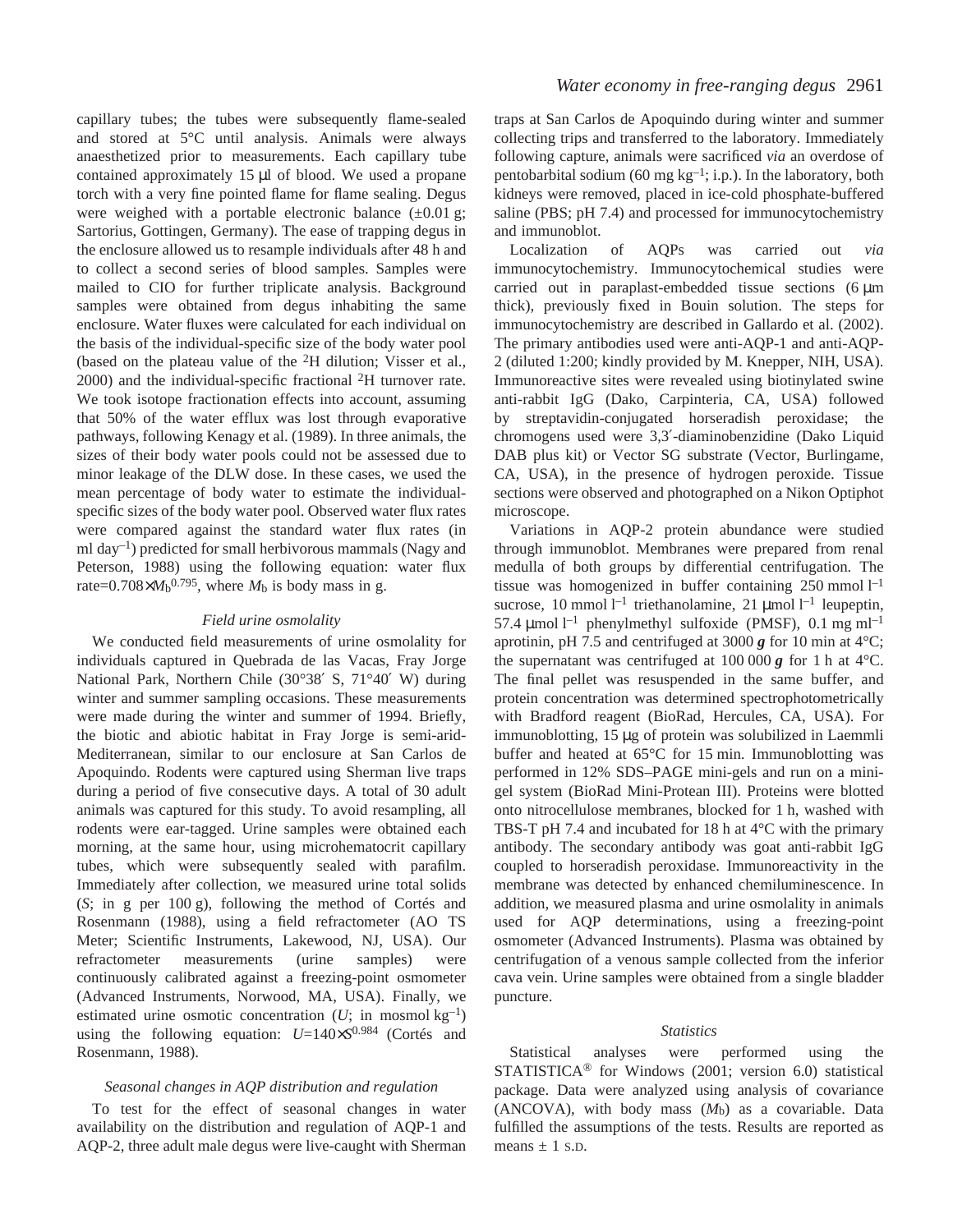

Fig. 1. Seasonal pattern of variation in (A) precipitation in the semiarid habitats of north-central Chile, (B) water influx and efflux in free-living *Octodon degus* and (C) field urine osmolality in free-living degus. Values are means  $\pm$  1 s.D. Sample size (*N*) is shown in parentheses, and further statistical details are found in Tables 1 and 2.

#### **Results**

#### *Climate*

Climatic conditions at the study site were obtained from the Meteorological Service at the study site and in San Carlos de Apoquindo. Mean summer and winter rainfall at San Carlos de Apoquindo and Fray Jorge is plotted in Fig. 1A.

#### *Field water fluxes and urine osmolality*

There was no significant difference in mean body mass (*M*b) between summer degus used for water flux measurements  $(186.2\pm14.39 \text{ g})$ ; six females and three males) and winter degus  $(187.8\pm11.75$  g; four females and two males) (Table 1).

The mean rates of water flux in free-living degus for each season are shown in Fig. 1B. ANCOVA revealed that season was the only factor that had a significant effect on water flux rate. As predicted, rates of water flux were higher during winter

Table 1. *ANCOVA test for seasonal water flux (ml day–1) in* Octodon degus

| Effect                                | SS       | d.f. | MS       | F        | P        |
|---------------------------------------|----------|------|----------|----------|----------|
| Body mass                             | 57.158   | 1    | 57.158   | 1.1652   | 0.293    |
| $H_2O$ influx/ $H_2O$<br>efflux $(1)$ | 7.873    |      | 7.873    | 0.1605   | 0.693    |
| Season (2)                            | 5918.759 | 1    | 5918.759 | 120.6613 | < 0.0001 |
| Sex(3)                                | 22.570   |      | 22.570   | 0.4601   | 0.505    |
| $1\times2$                            | 0.169    | 1    | 0.169    | 0.003    | 0.954    |
| $1\times3$                            | 0.022    | 1    | 0.022    | 0.0005   | 0.983    |
| $2\times3$                            | 156.669  | 1    | 156.669  | 3.1939   | 0.088    |
| $1\times2\times3$                     | 0        | 1    | $\Omega$ | 0        | 1.000    |
| Error                                 | 1030.106 | 21   | 49.053   |          |          |

Body mass (g) was used as a covariate.

than during summer (Fig. 1B; Table 1). Observed water influx rate during summer was  $10.3 \pm 2.3$  ml day<sup>-1</sup>, which was 22.8% of the expected value (45.2 ml day<sup>-1</sup>) based on  $M_{b}$ . In winter, the rate of water influx  $(40.4\pm9.1 \text{ ml day}^{-1})$  was similar to the expected value, making up 88.8% of the value expected from  $M<sub>b</sub>$  (45.5 ml day<sup>-1</sup>). No significant effects of sex or interactions among factors were observed on the rate of water flux (Table 1). In addition, rates of water influx and efflux were not significantly different (Table 1).

In a second group of individuals, we seasonally measured field urine osmolality,  $U$  (Fig. 1C). The mean  $M<sub>b</sub>$  of degus used for field *U* were not significantly different, being  $124.79\pm6.99$  g during summer (nine females and 10 males) and  $119.72\pm9.19$  g during winter (three females and eight males) (see Table 2). Interestingly, the same statistical pattern and results observed for the mean rates of water flux were also obtained for field *U* (Fig. 1C; Table 2). As expected, *U* was significantly higher during summer than during winter (Fig. 1C). The observed mean *U* during summer was  $3137\pm472$  mosmol kg<sup>-1</sup>, which is 27.7% lower than the maximum *U* ever recorded in degus [Cortés et al. (1988) registered a mean *U* of 4338 mosmol  $kg^{-1}$ ]. Our winter *U*  $(1123\pm472 \text{ moshol kg}^{-1})$  was 74.1% lower than the maximum recorded *U* for degus.

## *Seasonal changes in AQPs and urine:plasma concentration ratio*

The study of seasonal changes in AQP distribution and regulation was carried out using three degus (mean  $M<sub>b</sub>=164.07±24.25$  g) captured during summer and three degus (mean  $M<sub>b</sub>=170.9±12.9$  g) captured during winter. Body mass was not significantly different between seasons (*F*1,3=1.202, *P*=0.353).

AQP-2 immunolabeling was observed in connecting tubules and cortical and medullary segments of collecting ducts. At the subcellular level, AQP-2 immunostaining was evident in apical plasma membrane as well as subapical cytosol. AQP-2 medullary immunolabeling was more abundant in kidneys of degus captured during the dry season (summer; Fig. 2A) than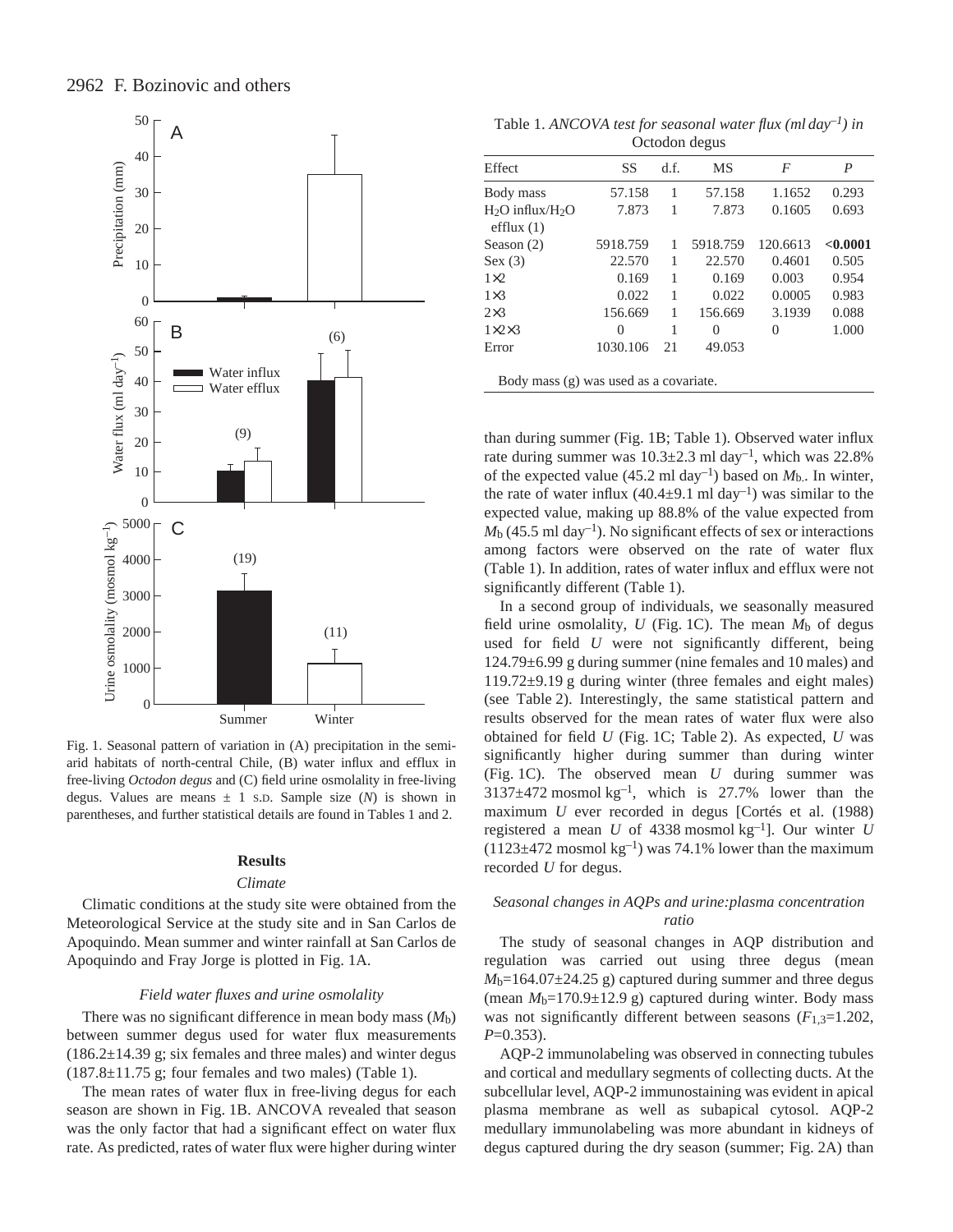

Table 2. *ANCOVA test for seasonal urine osmolality*  $(mosmol kg^{-1})$  in Octodon degus

| Effect       | SS       | d.f. | MS       | F        |          |
|--------------|----------|------|----------|----------|----------|
| Body mass    | 141266   |      | 141266   | 0.6469   | 0.429    |
| Season $(1)$ | 24985437 |      | 24985437 | 114.4153 | < 0.0001 |
| Sex(2)       | 51947    |      | 51947    | 0.2379   | 0.629    |
| $1\times2$   | 1652     |      | 1652     | 0.0076   | 0.931    |
| Error        | 5459373  | 25   | 218375   |          |          |

Body mass (g) was used as a covariate.

the rainy season (winter; Fig. 2B). This immunoreactivity was higher in apical cell membranes of medullary collecting ducts of summer degus in comparison with those of winter degus. AQP-1 immunostaining did not differ between groups (Fig. 2C,D). Consistently, AQP-2 protein levels were higher in

## *Water economy in free-ranging degus* 2963

Fig. 2. Seasonal pattern of variation in aquaporin-2 (AQP-2) distribution and regulation in cells of the renal medulla. (A) Immunolabeling for AQP-2 in apical membrane (vertical arrow) and cytosol of inner medullary collecting duct cells during summer. (B) Scarce immunolabeling for AQP-2 can be observed in the same cells during winter. Unlabeled cells in A and B may correspond to intercalated cells. (C,D) Double immunolabeling for AQP-2 (inner medullary collecting duct cells; brown) and AQP-1 (thin descending cells of Henle's loop; blue) during summer and winter, respectively. Note the change in AQP-2 but not in AQP-1 immunoreactivity. (E) Immunoblot of proteins from renal medulla for AQP-2 during summer (lanes 1 and 2) and winter (lanes 3 and 4). Scale bar represents  $100 \mu m$  in A–D and  $50 \mu m$  in inserts of A and B.

the medulla of the summer individuals compared with the winter individuals, as judged by the density of the 29 kDa band on the immunoblot (Fig. 2E).

Degus used for AQP determinations exhibited significantly higher *U* values during summer  $(2223.0\pm117.6 \text{ moshol kg}^{-1})$ than in winter  $(794.0 \pm 166.06 \text{ mosh} \text{ kg}^{-1})$ (*F*1,3=36.623, *P*=0.009). As expected, plasma osmolality (*p*) was constant throughout seasons, being  $310.0 \pm 14.5$  mosmol kg<sup>-1</sup> in summer and  $293.3\pm3.71$  mosmol kg<sup>-1</sup> in winter (*F*1,3=1.202, *P*=0.353). Consequently, and as expected, the *U*/*p* ratio was significantly higher during summer  $\text{(summer=7.58\pm0.31}; \text{where=2.52\pm0.4};$ *F*1,3=71.913, *P*=0.003).

#### **Discussion**

The environmental modification of an organism's physiology in the field is often hypothesized to be responsible for allowing organisms to adjust to changing spatial, as well as temporal, environmental conditions through increases in biological performance. Here, we reveal how the integration of flexible mechanisms acting at cellular, systemic and organismal levels allows a small desert-dwelling mammal to cope with seasonal water scarcity in its semi-arid habitat.

Degus live in open-scrub habitats subject to summer drought. Geographical and seasonal dietary differences in the relative proportions of shrub and grass foliage occur between localities. At the most arid and semi-arid localities, degus feed primarily on shrub foliage, seeds and conductive tissue. In Mediterranean environments, they feed primarily on foliage of forbs and grasses and on seeds. Thus, degus experience geographical and seasonal changes in the availability of water and nutrients in their food (Meserve, 1981; Meserve et al.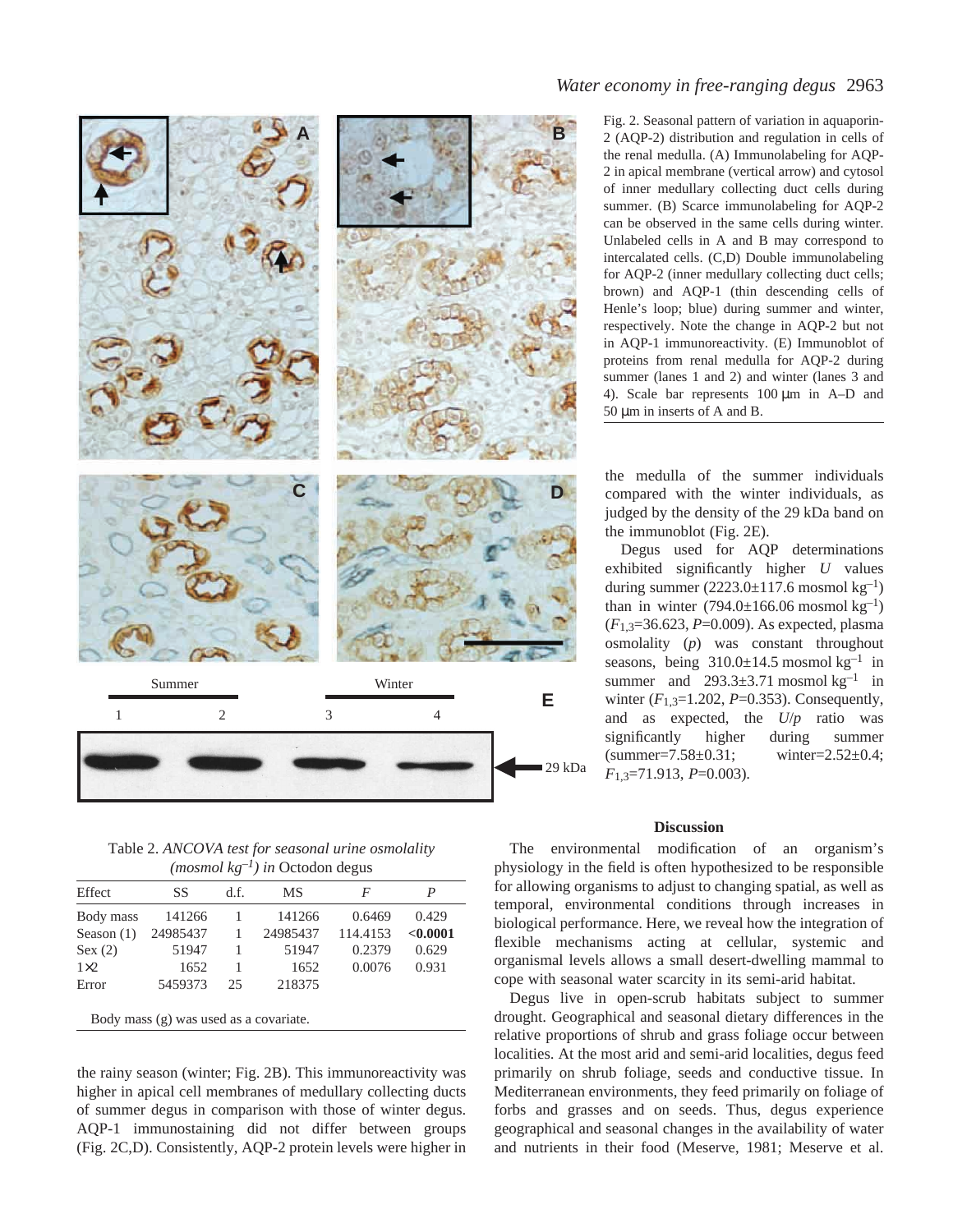## 2964 F. Bozinovic and others

1983, 1998). Bozinovic (1995) indicated that in the dry summer months the plants consumed by degus (*Vulpea* sp. and *Erodium* sp.) contained nearly 60% neutral detergent fiber with a range of water content from approximately 3% to 6% (C. Veloso, personal communication), while during the wet winter these plant species contained 37% neutral detergent fiber and 70–80% water (Bozinovic and Torres-Contreras, 1998; C. Veloso, personal communication). Although small mammals such as degus may select sparsely distributed, high-quality plants or use coprophagy to recycle water and nutrients (Kenagy et al., 1999), during nutritional-water bottlenecks they must consume low-quality food out of necessity rather than choice (Bozinovic, 1995, 1997; Bozinovic et al., 1997; Torres-Contreras and Bozinovic, 1997). Indeed, the differences in seasonal water flux in *O. degus* are probably a product of differences in consumption of preformed water in plants. A similar phenomenon was reported in fat sand rats by Degen et al. (1991). Seasonal differences in water flux as a result of dietary shifts from a dry diet in summer to a relatively humid diet in winter and spring are common in degus, and such fluxes have also been reported in several Negev desert rodents (Degen et al., 1997). Also, water influx and efflux rates reflecting dietary preformed water were reported in two diurnal species, the pocket gopher *Thomomys bottae* and the antelope ground squirrel *Ammospermophilus leucurus*, by Gettinger (1984) and Karasov (1983), respectively. As observed in degus, the dietary items consumed by these rodents exhibited seasonal availability, thus influencing the homeostasis of the consumers.

Classical studies have traditionally viewed the capacity to concentrate urine as an indicator of the efficiency of water regulation (Schmidt-Nielsen, 1964; Abbott, 1971; Prosser, 1991; McNab, 2002), as well as an advantage for colonization and survival in deserts (Degen, 1997). According to MacMillen and Hinds (1983), this view is probably correct for rodents that lose body mass when deprived of water and are kept on a dry diet. Under such conditions, rodents should exercise maximal capabilities of water conservation, reflected in maximal urine osmolalities. Bozinovic et al. (1995) reviewed studies dealing with renal performance and maximal urine osmolality among rodent species inhabiting semixeric and xeric regions of Chile, southwestern USA and Australia. For the five species inhabiting semixeric and xeric habitats in Chile, the maximal capacity to concentrate urine (recorded under laboratory conditions) ranged from  $\sim$ 3.3 mosmol kg<sup>-1</sup> in the fossorial octodontid rodent *Spalacopus cyanus* to nearly 4.5 mosmol  $kg^{-1}$  in the sigmodontine rodent *Phyllotis darwini*. The mean value for the species inhabiting the matorral was 4.138 mosmol  $kg^{-1}$ , a value similar to that found for nine western North American rodent species, including the wood rat *Neotoma albigula* (3.930 mosmol kg<sup>-1</sup>). In the laboratory, the maximum  $U$  attained by degus is  $4.338$  mosmol kg<sup>-1</sup> (Cortés et al., 1988). Our observed mean *U* during summer was 27.7% lower than the maximum *U* recorded in degus, probably because the diets used in experimental laboratory conditions were drier than those consumed by degus in the field.

What are the cellular mechanisms that allow degus to

concentrate urine and to be able to save water during the dry season? AQP water channels are membrane-integral proteins that mediate facilitated water transport across cell membranes of a wide variety of cells, including epithelia. In the renal tubule, several AQPs are expressed with a very specific pattern. AQP-1 is expressed in apical and basolateral membranes of proximal tubule and thin descending limb cells (Nielsen et al., 1993a). AQP-2 is expressed in apical membrane of connecting, principal and inner medullary collecting duct cells of the distal nephron (Nielsen et al., 1993b). AQP-3 and AQP-4 are basolateral aquaporins expressed in the same cells that express AQP-2 (Ecelbarger et al., 1995; Terris et al., 1995). These water channels play a key physiological role in the urineconcentrating mechanism (Ma et al., 2000; Schnermann et al., 1998; Promeneur et al., 2000; Chou et al., 1998). The role of vasopressin in the urine-concentrating mechanism is related to the regulation of AQP-2 and AQP-3. Vasopressin regulates AQP-2 through an acute and long-term two-part mechanism. In the first part, vasopressin stimulates AQP-2 insertion in the apical membrane. In the second part, vasopressin increases AQP-2 gene transcription (Nielsen et al., 2002).

In *O. degus*, AQP-1 is expressed in apical and basolateral membranes of surface absorptive and crypt epithelium of the distal colon (Gallardo et al., 2002). Studies of water absorption in the distal colon of this rodent have shown that absorption is dramatically decreased by the presence of the mercurial agent, a known inhibitor of water channels. Thus, AQP-1 may be involved in water absorption and fecal dehydration (Gallardo et al., 2002), allowing water conservation in degus (Cortés et al., 1988). As far as we know, not much information is available concerning the regulation of AQPs in desert-dwelling rodents; in fact, this appears to be the first field study reporting AQP-2 acclimatization, but see Huang et al. (2001).

The degu kidney expresses several AQPs involved in the urine-concentrating mechanism: AQP-1, AQP-2 and AQP-3. Their distribution is quite similar to that described for the laboratory rat (P. A. Gallardo, unpublished results). Indeed, in this study, we observed that degus captured during the winter (i.e. with free access to water) do not express a high capacity for renal water reabsorption and excrete a dilute urine. On the other hand, degus captured during summer (i.e. during the dry season) have a limited supply of free water, feed on dry food (see above) and therefore must conserve water. Hence, during the summer, degus excrete a hyperosmotic urine.

The functional state of the urine-concentrating mechanism can be easily associated with the urine using the *U*/*p* ratio. The main concept of water balance is the regulation of plasma osmolality, which is achieved by the mechanism of thirst and renal water reabsorption. This mechanism is vasopressin dependent, and its activation results in the excretion of hypertonic urine. In fact, in degus captured during the dry season the *U*/*p* ratio was significantly higher than in winter degus. This increased *U*/*p* ratio also suggests that vasopressin levels are higher in animals from the dry season compared with those of the rainy season. This hormone should be measured in plasma and under field conditions.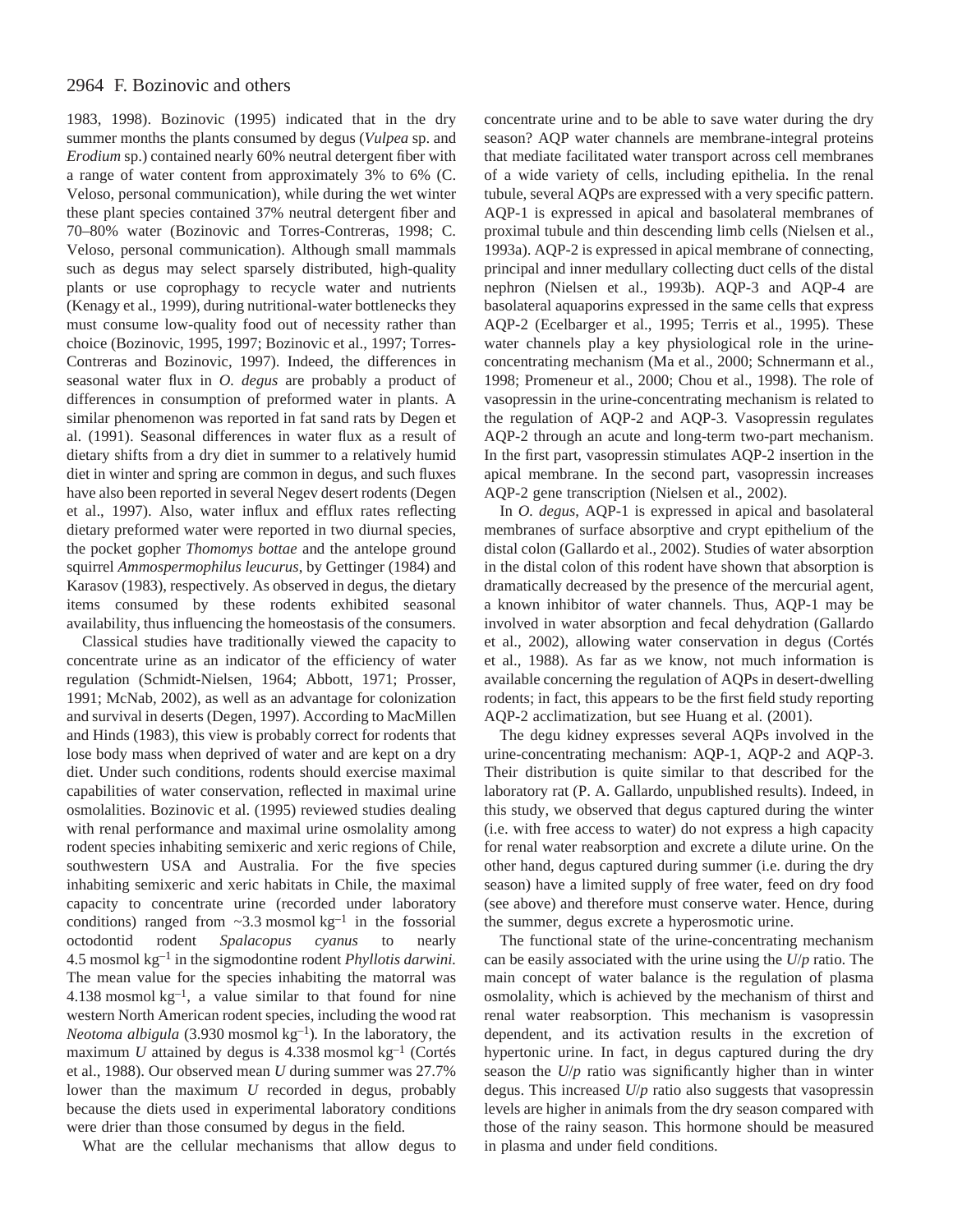At the molecular stage, high levels of vasopressin imply shortand long-term mechanisms of action. In fact, AQP-2 immunolabeling in the apical membrane, as well as AQP-2 protein levels, was increased in degus captured during summer; conversely, winter animals had less AQP-2 immunoreactivity and lower protein levels. Thus, the shift in vasopressin secretion, initially triggered by an increase in plasma osmolality, allows (together with other water-conserving mechanisms) the maintenance of the water balance through changes in the subcellular distribution and abundance of AQP-2. Although animals captured during the dry season did not attain the maximal urine osmolality recorded under artificial laboratory conditions, our results clearly demonstrate a degree of flexibility for the kidney, which allows degus to conserve water.

What are the implications of the flexibility of osmoregulation and AQP expression on survival? As mentioned before, since the semi-arid areas of Chile are characterized by a seasonal regime of temperature and precipitation, small mammals experience a strongly seasonal environment, with warm dry summers and cool wet winters. In this habitat, the populations of rodent species exhibit numerical fluctuations associated with high and low rainfall years (Yunger et al., 2002). Indeed, climate-related variables (mainly rainfall) exhibited more influence on reproductive variables than on survival.

From our study, we can suggest that the observed in-field phenotypic flexibility of water 'economy and management' at organismal, systemic and cellular levels of desert-dwelling rodents is critically important and may allow animals to successfully overcome the physiological challenges of arid environments. Consequently, the observed molecular and physiological flexibility reported here (which allow for a high water economy) may explain values of desert survival and colonization at the individual, as well as the population, level during low rainfall seasons and years in semi-arid habitats. In summary, the observed acclimatization for dealing with water economy may serve as a way to budget survival in the face of the hot, arid and unpredictable habitat of desert rodents.

F.B. acknowledges a FONDAP 1501-0001 (Program 1) grant, and P.A.G. a FONDECYT 22990008 grant. Claudio Veloso, Sergio Silva and Elena Herrera provided invaluable assistance and guidance. AQP antibodies were kindly provided by Mark Knepper. Two anonymous referees provided useful comments and advice

#### **References**

- **Abbott, K.** (1971). Water economy of the canyon mouse *Peromyscus crinitus stephensis*. *Comp. Biochem. Physiol.* **38**, 37-52.
- **Bozinovic, F.** (1995). Nutritional energetics and digestive responses of an herbivorous rodent (*Octodon degus*) to different levels of dietary fiber. *J. Mamm.* **76**, 627-637.
- **Bozinovic, F.** (1997). Diet selection in rodents: an experimental test of the effect of dietary fiber and tannins on feeding behavior. *Rev. Chil. Hist. Nat.* **70**, 67-71.
- **Bozinovic, F., Lagos, J. A., Vásquez, R. A. and Kenagy, G. J.** (2000). Time and energy use under thermoregulatory constraints in a diurnal rodent. *J. Therm. Biol.* **25**, 251-256.

**Bozinovic, F., Novoa, F. F. and Sabat, P.** (1997). Feeding and digesting fiber

and tannins by an herbivorous rodent *Octodon degus* (Rodentia: Caviomorpha). *Comp. Biochem. Physiol*. *A* **118**, 625-630.

- **Bozinovic, F., Rosenmann, M., Novoa, F. F. and Medel, R. G.** (1995). Mediterranean type of climatic adaptation in the physiological ecology of rodent species. In *Ecology and Biogeography of Mediterranean Ecosystems in Chile, California, and Australia*, Ecological Studies 108 (ed. M. T. Kalin Arroyo, P. H. Zedler and M. D. Fox), pp. 347-362. New York: Springer-Verlag.
- **Bozinovic, F. and Torres-Contreras, H.** (1998). Does digestion rate affect diet selection?: a study in *Octodon degus,* a generalist herbivorous rodent. *Acta Theriol.* **43**, 205-212.
- **Chou, C., Ma, T., Yang, B., Knepper, M. and Verkman, A.** (1998). Fourfold reduction of water permeability in inner medullary collecting duct of aquaporin-4 knockout mice. *Am. J. Physiol.* **274**, C549-C554.
- **Cortés, A. and Rosenmann, M.** (1988). A field lab method to determine urine concentration in small mammals. *Comp. Biochem. Physiol. A* **94**, 261- 262.
- **Cortés, A., Rosenmann, M. and Báez, C.** (1990). Función del riñón y del pasaje nasal en la conservación del agua corporal en roedores simpátridos de Chile central. *Rev. Chil. Hist. Nat.* **63**, 279-291.
- **Cortés, A., Zuleta, C. and Rosenmann, M.** (1988). Comparative water economy of sympatric rodents in a Chilean semi-arid habitat. *Comp. Biochem. Physiol. A* **91**, 711-714.
- **Degen, A. A.** (1997). *Ecophysiology of Small Desert Mammals*. Berlin: Springer-Verlag.
- Degen, A. A., Hazan, A., Kam, M. and Nagy, K. A. (1991). Seasonal water influx and energy expenditure of free-living fat sand rats. *J. Mamm.* **72**, 652- 657.
- **Degen, A. A., Khokhlova, I. S., Kam, M. and Nagy, K. A.** (1997). Body size, granivory and seasonal dietary shifts in desert gerbilline rodents. *Funct. Ecol*. **11**, 53-59.
- **Ecelbarger, C., Terris, J., Frindt, G., Echevarria, M., Marples, D., Nielsen, S. and Knepper, M.** (1995). Aquaporin-3 water channel localization and regulation in rat kidney. *Am. J. Physiol.* **269**, F663-F672.
- **Gallardo, P., Olea, N. and Sepúlveda, F. V**. (2002). Distribution of aquaporin in the colon of *Octodon degus*, a South American desert rodent. *Am. J. Physiol*. **283**, R779-R788.
- **Garland, T., Jr and Carter, P.** (1994). Evolutionary physiology. *Ann. Rev. Ecol. Syst*. **56**, 579-621.
- Gettinger, R. D. (1984). Energy and water metabolism of free-ranging pocket gophers, *Thomomys bottae*. *Ecology* **65**, 740-751.
- Huang, Y., Tracy, R., Walsberg, D. and Van Hoek, A. N. (2001). Absence of aquaporin-4 water channels in kidneys of the desert rodent *Dipodomys meeriami merriami*. *Am. J. Physiol.* **280**, F794-F802.
- Huey, R. B. and Berrigan, D. (1996). Testing evolutionary hypotheses of acclimation. In *Animals and Temperature. Phenotypic and Evolutionary Adaptation*, Society for Experimental Biology, Seminar Series 59 (ed. I. A. Johnston and A. F. Bennett), pp. 205-237. Cambridge: Cambridge University Press.
- **Karasov, W. H.** (1983). Water flux and water requirements in free-living antelope ground squirrels *Ammospermophilus leucurus. Physiol. Zool.* **56**, 94-105.
- Kenagy, G. J., Sharbaugh, S. M. and Nagy, K. A. (1989). Annual cycle of energy and time expenditure in a golden-mantled ground squirrel population. *Oecologia* **78**, 269-282.
- **Kenagy, G. J., Veloso, C. and Bozinovic, F.** (1999). Daily rhythms of food intake and feces reingestion in the degu, an herbivorous Chilean rodent: optimizing digestion through coprophagy. *Physiol. Biochem. Zool.* **72**, 78- 86.
- **Ma, T., Song, Y., Yang, B., Gillespie, A., Carlson, E., Epstein, C. and Verkman, A.** (2000). Nephrogenic diabetes insipidus in mice lacking aquaporin-3 water channels. *Proc. Natl. Acad. Sci. USA* **97**, 4386-4391.
- **MacMillen, R. E. and Hinds, D. S.** (1983). Water regulatory efficiency in heteromyid rodents: a model and its application. *Ecology* **64**, 152-164.
- **McNab, B. K.** (2002). *The Physiological Ecology of Vertebrates. A View From Energetics.* Cornell: Cornell University Press.
- **Meserve, P. L.** (1981). Trophic relationships among small mammals in a Chilean semiarid thorn scrub community. *J. Mamm*. **62**, 304-314.
- **Meserve, P. L., Martin, R. E. and Rodriguez, J.** (1983). Feeding ecology of two Chilean caviomorphs in a central Mediterranean savanna. *J. Mamm.* **64**, 322-325.
- **Meserve, P. L., Martin, R. E. and Rodriguez, J.** (1998). Comparative ecology of the caviomorph *Octodon degus* in two Chilean Mediterraneantype communities. *Rev. Chil. Hist. Nat.* **57**, 79-89.